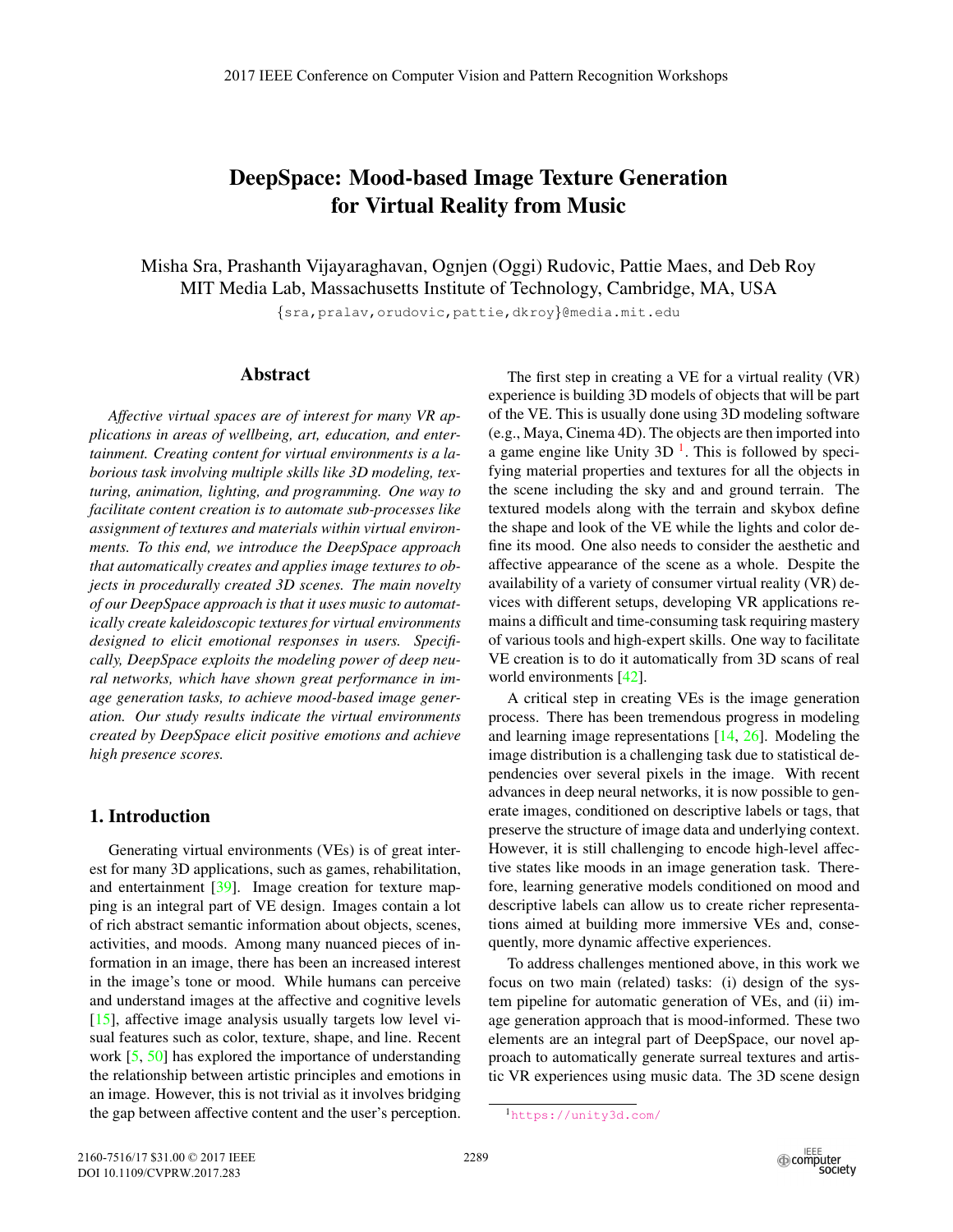is based on the mood and content extracted from song audio and lyrics data, along with findings from our online user study. Lighting is added manually after the environment is procedurally generated. To generate textures for objects in the 3D scene, we created a Mood-Conditional PixelCNN (MC-PixelCNN), which is build upon the PixelCNN model [45] for image generation tasks. A PixelCNN is a Convolutional Neural Network (CNN) architecture that preserves the spatial resolution of its input through multiple network layers, and outputs a conditional distribution at each pixel location . The DeepSpace pipeline (see Fig. 1) consists of the following steps.

- 1. The mood of the song is identified by feeding Melfrequency Cepstral Coefficients (MFCC) features [29] of the audio through a gated recurrent neural network (RNN) [8], noun phrases are extracted from the lyrics of the song using the Stanford part-of-speech tagger [25].
- 2. A image dataset is created from the results of a Google Image Search using mood-phrase pairs from step 1) as search terms, and the MC-PixelCNN model is trained using the image dataset, mood and phrase triples.
- 3. Textures are created by feeding the images generated by the MC-PixelCNN into a DeepDream<sup>2</sup> like deep CNN codenamed Inception [44].
- 4. A genetic algorithm is used to procedurally create a VE where the objects are automatically textured with the output from step 3.

To demonstrate the DeepSpace performance, we generated two VEs corresponding to the two broad mood categories: happy (positive mood) and sad (negative mood), as they are the most frequently felt emotions from music [19, 49, 41]. Additionally, generated images for those two moods were rated higher than, e.g., calm and angry (see Fig. 4).

# 2. Related Work

### 2.1. Image Generation

There has been on discriminative models in the past. Discriminative DNNs have shown great performance in various tasks, including image and speech recognition [22, 13], and machine translation [2]. More recently, generative models are starting to gain interest. Some of the earlier literature on generative models has mainly explored variants of Boltzmann machines  $[1, 38]$  and deep belief networks [17]. These models are generally powerful, however, they require approximation of the partition functions which can be intractable. Furthermore, they also do not scale well for large datasets. On the other hand, Variational Auto-Encoders (VAE) [21, 34] have received significant attention as generative models.

VAEs can be seen as a neural network with continuous latent variables, where the posterior distribution is approximated using an encoder and the reconstruction of data from the encoded latent representations is stochastically done using decoders. This adds flexibility to generation of new images, modulated with extra information, as we attempt in DeepSpace. In another example, [14] introduced Deep Recurrent Attention Writer (DRAW) neural network for image generation. DRAW networks allow iterative construction of images by combining a novel spatial attention mechanism with a sequential variational auto-encoding framework. One-dimensional LSTMs were used to generate images in a sequential manner. A recent work [26] focuses on generating images from natural language descriptions. The proposed model iteratively draws patches on a canvas, while attending to the relevant words in the description. The authors show that the model improves image generation for unseen captions in the dataset, compared to other existing approaches. Other types of generative models based on adversarial processes and their extensions have been proposed [12, 10]. However, most of these models are unconditional or conditioned on few categorical labels only, and not on descriptive labels or captions that can be words or phrases. Note that none of these works ever attempted image generation using mood and text information together, as done in our proposed DeepSpace.

# 2.2. Mood-Based Image Generation

There is a lot of work using discriminative models that associates images and emotions [18, 51, 50]. However, not much has been done on combining image generation with human emotions or moods using generative models. In Emonets [20], the authors perform sentiment analysis using multimodal deep learning techniques to predict emotions in videos. Progressively trained and domain transferred deep networks are used in [48] for image sentiment analysis. There has been relatively less attention give to mood based image generation. In DeepSpace, we focus on building generative models using mood and descriptive text labels for the image generation task. Our model explores conditional image generation with a new image density model.

#### 2.3. Virtual Reality

Head mounted displays (HMDs) have gained recent popularity due to improvement in hardware and software and easy availability for consumers. Nature Abstraction<sup>5</sup> is an immersive experience that explores fractals produced in software, rendered using a 360-degree camera, and processed in DeepDream to transform the fractal landscapes into morphing patterns. The visuals in Dreamtime<sup>6</sup> are also

<sup>&</sup>lt;sup>2</sup>https://en.wikipedia.org/wiki/DeepDream

<sup>5</sup>http://alt-o.com/Nature-Abstraction

<sup>6</sup>http://www.wjsims.com/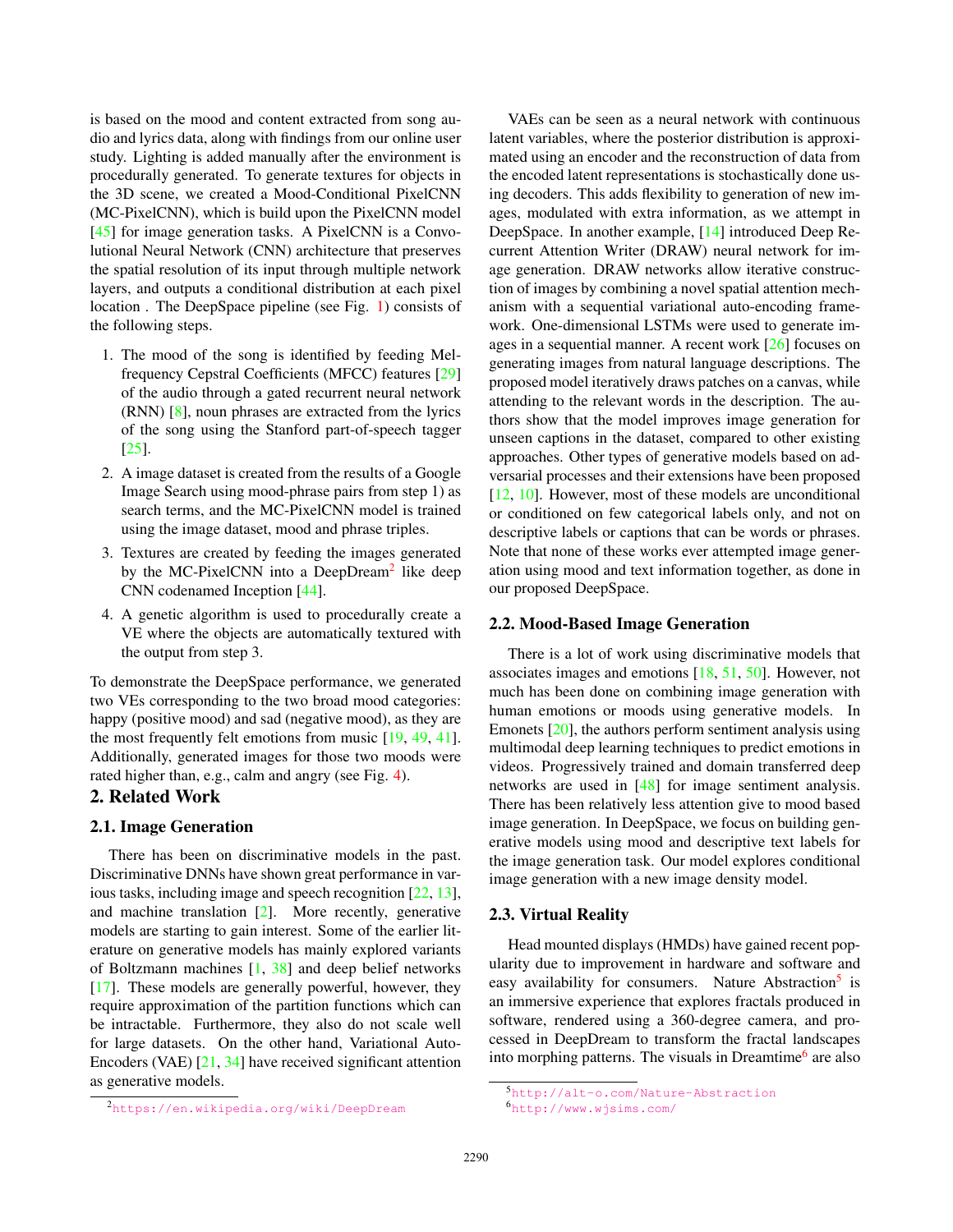

Figure 1. DeepSpace pipeline: mood and noun-phrases (e.g., lonely town) are extracted from song audio and lyrics respectively. The moodphrase pairs (e.g., sad + lonely town) are used to build a training image dataset for training the MC-PixelCNN model. Images generated by the MC-PixelCNN are converted into surreal textures using a deep CNN with Inception modules. Texture shown in red box is applied to a mountain 3D model in the VE by changing its X/Y tiling values to create the striped pattern (see Sec. 3.4.1). The VE is experienced through an HTC Vive head-mounted display  $(HMD)^4$ .

achieved by using DeepDream with 360 degree film making techniques. Several data-driven techniques have been proposed for 3D scene content generation such as scene modeling $[6]$ , VE generation  $[42]$ , and interactive synthesis of virtual worlds [11]. DeepSpace goes a step beyond the 360-degree experiences by allowing users to walk and interact in a psychedelic 3D world for a fully immersive experience. Our work shares the same spirit as the above content-generation methods but it addresses automatic VR scene creation with texture generation and assignment.

# 3. DeepSpace: The Model

Our goal is to model the distribution over natural images and generate new surreal andartistic images in our attempt to create experiential VEs that try to capture the essence of an emotion. Our model, MC-PixelCNN, a generalization of the PixelCNN $[45]$ . The basic idea of the architecture of PixelCNNs (also PixelRNNs) is to use autoregressive connections to model images pixel by pixel, decomposing the joint image distribution as a product of conditionals. PixelCNNs are faster to train as convolutions are generally parallelizable. Given the large number of pixels in image datasets, this provides an important advantage. In our MC-PixelCNN model, we estimate the likelihood of images conditioned on latent vector embeddings representing descriptive labels and mood of the image, as described in Sec 3.1. The network scans the image in a row-wise fashion taking one pixel into consideration at a particular point in time. For each pixel it predicts the conditional distribution over the possible pixel values given the scanned context We use the standard convolution layers in order to capture a bounded receptive field. This helps in computing features for all pixel positions at once. The MC-PixelCNN model uses multiple convolution layers that preserve the spatial resolution. Masking is employed in the convolutions so that any computation of conditional distribution for the current pixel does not take into account the future context or the unscanned context. An important aspect of our generative model is that it involves conditioning on latent vector representations for descriptive labels and mood of the image to enhance the overall image generation task.

### 3.1. Descriptive Label & Mood Representation

We learn latent embeddings of the descriptive label and mood using unsupervised learning of label representations mined from text (see Sec. 4). These embeddings prevent costly manual annotation of attributes and can be used to generate images for words that are unseen during training based on nearest neighbors in the embedding space. Two commonly employed approaches are Word2Vec [27] and GloVe [32]. The former consists of a two-layer neural network trained to predict a list of target words based on a given context window of words. The first layer acts as a look up table to retrieve the embedding for any word in the vocabulary, while the second layer predicts the target words using hierarchical softmax or negative sampling. Embeddings are obtained by back-propagating the prediction error gradient over a training set of context windows sampled from the text corpus.

<sup>6</sup>https://www.vive.com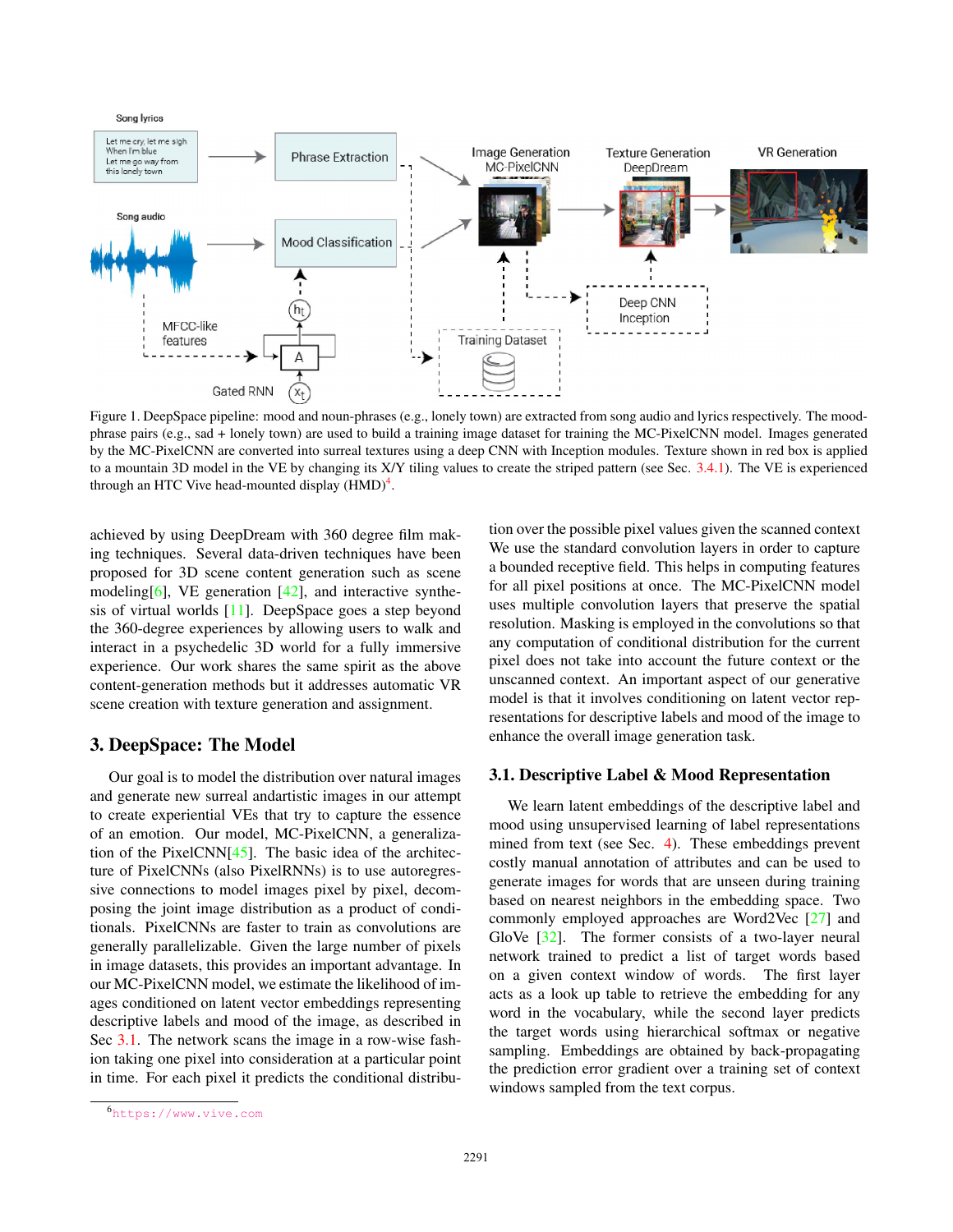GloVe incorporates co-occurrence statistics of words that frequently appear together within the document. Semantically similar words occur together more frequently than semantically dissimilar words. Based on this, the training objective is set to learn word vectors such that their dot product equals the co-occurrence probability of the words. The GloVe [32] approach has recently been shown to outperform Word2Vec on the word analogy prediction task. We use the GloVe model trained on a common crawl dataset<sup> $\prime$ </sup> for the representation for words in the descriptive labels and mood. We use one-hot vector representation for mood by transforming it into a vector space that matches the embedding size of the descriptive labels. These latent embeddings capture co-occurence statistics and project them in a semantic space (i.e., semantically similar words) are are used to condition images in our generative model. The one-hot vector is a binary vector  $v \in \mathbb{R}^{|L|}$  where |L| refers to the number of all mood labels. The vector contains a "1" in the position of ground-truth mood label and "0" in other label positions.

# 3.2. Mood Conditioned PixelCNN for Image Generation

Our MC-PixelCNN model extends the PixelCNN model [31, 45]. We model the conditional distribution of natural images given two latent vector representations of descriptive labels and mood as input (see Sec. 4), in addition to image pixels. We model the conditional distribution  $p(x|h)$ of images x, given the phrase  $(P)$  and mood  $(M)$  information represented as the latent vectors  $h_P$  and  $h_M$ , respectively, as:

$$
p(x) = \prod_{i=1}^{n^2} p(x_i | x_1, ..., x_{i-1}, h_P, h_M),
$$
 (1)

where  $n$  is the number of pixels in  $x$ . In this model, every pixel depends on all the pixels above and to the left of it. Hence, the joint conditional distribution of pixels in MC-PixelCNN is modeled as a product of conditional distributions defined in Eq. $(1)$ . The factorization turns the joint modeling problem into a sequence problem, where one learns to predict the next pixel given all the previously generated pixels. The main difference, however, lies in the fact that in MC-PixelCNN, every conditional distribution is modeled by a standard CNN with masked convolutional filters in order to satisfy the dependency condition (Eq.1), and avoids future context to influence the current computation of the conditional distribution. A stack of such filters is applied over an input image  $I \in \mathbb{R}^{N \times N \times 3}$ , where height and width of the image is represented by  $N$  with 3 color channels (RGB). It is worth noting that there is no pooling layer involved in this process to preserve the spatial resolution. This approach of tractably modeling a joint distribution of

pixels in the image as a product of conditional distributions has previously been adopted in autoregressive models such as NADE  $[23]$  and fully visible neural networks  $[3, 30]$ . However, no conditioning on extra variables was used in our approach.

#### 3.2.1 Gated Activation Units

We use the gated activation units as proposed in PixelCNN decoders [45], which allow us to account for more complex interactions (e.g., latent interactions between pixels or groups of pixels, as well as the mood and descriptive label representations that we learn) via multiplicative units. Formally, we model the conditional distribution  $p(x|h)$  of images, given the descriptive label  $(P)$  and mood  $(M)$  information represented as latent vectors  $h_P$  and  $h_M$  by computing the following:

$$
z = \tanh(W_{k,f} * x + U_{k,f}^T h_P + V_{k,f}^T h_M)
$$
  
 
$$
\odot \sigma(W_{k,g} * x + U_{k,g}^T h_P + V_{k,g}^T h_M)
$$
 (2)

where  $\sigma$  is the sigmoid non-linearity, k is the layer number,  $h_M$  is a one-hot encoding that specifies a mood class, and  $h<sub>P</sub>$  is a descriptive label representation computed by summing the GloVe word-vector representation  $[24]$ . Here,  $f$ and g denote the filter and the gate, respectively, and  $W_{k,f}$ is the convolution filter.  $U_{k,f}$  and  $V_{k,f}$  are weight parameters associated with vector representation of descriptive labels and mood respectively. Given a high-level image descriptive label represented as a latent vector  $h_P$  along with a mood vector  $h_M$ , we seek to model the conditional distribution  $p(x|h_P, H_M)$  of images suiting a specific mood and descriptive label by adding terms that depend on  $h_P$ and  $h_M$  to the activations before the nonlinearities. This allows us to seamlessly encode the descriptive label and mood information. Recently, several works have explored *skip connections* to enhance the flow of information during forward and backward propagation. Parameterized skip connections used in Highway Networks (HNs) [43] allow representations learned from previous layers to flow unhindered to later layers, generally known as "information highways". Residual networks [16] simplify HNs by shortcutting with identity functions. This simplification greatly improves training efficiency and enables more direct feature reuse. *Skip connections* are also needed to address the vanishing gradient issue in deep networks. Both residual and parametrized skip connections are used throughout our network to speed up convergence and enable 'deeper' training.

#### 3.2.2 Soft-max layer

To model the conditional distributions over the individual images, we use the softmax layer as recent work  $\lceil 31 \rceil$ shows that a softmax distribution tends to perform well,

<sup>7</sup>http://commoncrawl.org/the-data/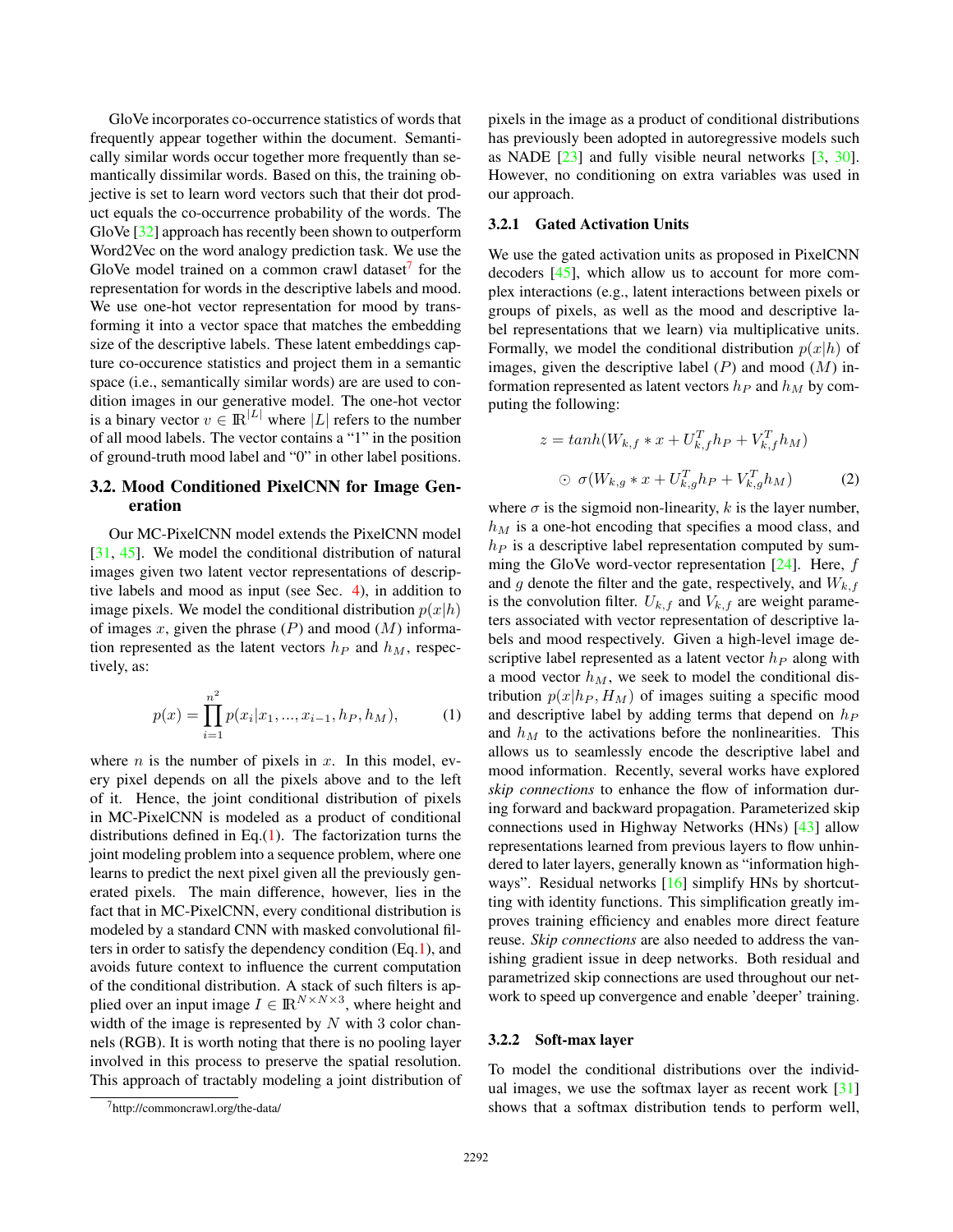

Figure 2. Two virtual environments generated to demonstrate the DeepSpace pipeline. a) VE generated from the song 'The Bird and the Worm by Owl City' which was classified happy. b) VE generated from the song 'Blue Prelude by Nina Simone' which was classified sad. The objects in each scene are based on the noun-phrases extracted from the song lyrics supplemented by findings from our online user study (see Sec 5). The textures are generated by a deep CNN and applied to objects during procedural VE generation.

even though the data is inherently continuous. Each pixel is modeled successively with green channel (G) conditioned on red channel (R) and blue channel conditioned on both red and green channels (R, G). We perform a 256-way prediction for the three color channels (R, G, B) by considering each channel of the feature map individually at every layer. The output of the MC-PixelCNN is  $I_{out} \in \mathbb{R}^{N \times N \times 3 \times 256}$ . Formally, the probability that a particular pixel position in the image takes a value  $v$  for a particular color channel  $c$ and a context  $C$  (where context  $C$  represents the previously scanned image pixels, mood and descriptive label representations) can be represented as:

$$
p_c(I_{i,j} = v|C) = \frac{e^{z_v}}{\sum_{k=1}^{K} e^{z_k}}
$$
 (3)

where  $I_{i,j}$  represents position  $(i, j)$  in the image I,  $K =$ 256 as each color channel  $c$  can take 256 different values,  $z$ is the representation obtained from the previous layer.

### 3.3. Deep Texture Generation

Texture generation, using this deep dream technique is not mandatory but desired for our VEs as it helps add an artistic and non-realistic touch to the images generated by our MC-PixelCNN which inherently tries to mimic real world images. Our goal is to create experiential VEs that allow users to experience the essence of a song. We believe the non-realistic output from this deep dream technique prevents a literal representation of a song's lyrics translated into textures that get applied to 3D objects in the VE.

We use a deep CNN architecture named Inception [28] to extract features from the images generated by the MC-PixelCNN. This architecture relies on increasing the depth and width of the network and was applied originally to improve the overall performance of the image classification

task. It involves finding out how an optimal local sparse structure in a convolutional vision network can be approximated by readily available dense components of the network. In our case, it helps us increase the number of units at every layer without any uncontrollable overload of computational complexity. In our experiments, we use an Inception model pre-trained on the full ImageNet dataset [35] and let the network make the decision to select the feature that will be amplified using the pre-trained model parameters. Given an image, we run it iteratively and apply a zooming operation at each iteration to enhance specific features in that image detected at a specific layer. Since higher-level layers extract more sophisticated features, complex structures and objects tend to emerge. Thus, we generate 24 textures from a single input image using this iterative process.

### 3.4. Virtual Environment Generation

A simple VE is composed of 3D models of objects, environment elements like the terrain and skybox, and lights. Procedural generation techniques are often employed in video game design $8$ . We designed the following pipeline for procedurally generating our VEs:

- 1. We use a Perlin noise [33] based terrain generator that allows us to create a variety of terrains. We use the default skybox object available in Unity 3D.
- 2. Using the noun-phrases extracted from the lyrics, combined with the findings from our online user study (see Sec. 5) asking participants to provide text descriptors of things they associate with happy and sad places, we select objects from a small database of tagged 3D models to place in the VE. The placement of objects is done

<sup>8</sup>https://en.wikipedia.org/wiki/Procedural\_ generation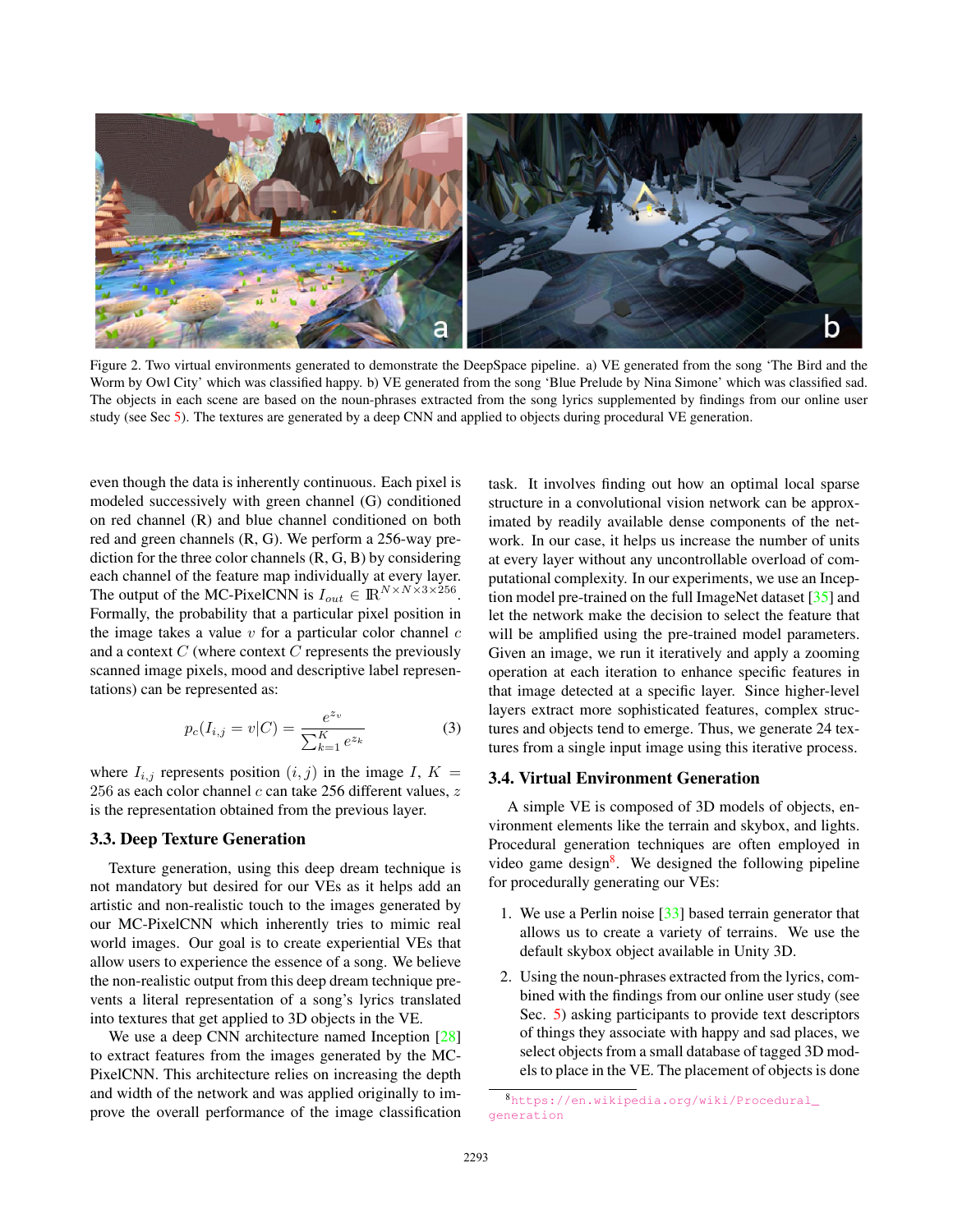

Figure 3. Left: Sample generated images for "happy" mood with descriptive labels: ocean, desert sand, rail track, mountain top, and forest land. Right: Sample generated images for "sad" mood with descriptive labels: towers, waterfalls, desert sand, road trip, and rail track.

using a genetic algorithm [46].

- 3. Textures resulting from the output of the deep CNN, encapsulating the mood and content of a song, are applied to all objects in the scene.
- 4. Information about lighting comes from the online user study that involves evaluation by external observers (see Sec. 5). Lights are added manually after scene generation based on user input in the study.

Since our goal was to create artistic VEs, we used low poly 3D models for their desirable blocky appearance. For an aesthetically pleasing arrangement of scene elements, we optimize the positions of 3D objects using a set of designed rules. A genetic algorithm  $(GA)$  [46] with elitism is employed to model the optimization function to allow for more sophisticated placement of elements than a simple heuristic/random approach. We create a set of 23 rules that define spatial relationships between sets of environment elements and object elements as shown in Fig.2. The rules take into account orientation relative to the center of the VE, where the user begins the VR experience when they put on the HMD.

### 3.4.1 Texture Mapping

The visual appearance of 3D models in Unity is controlled by materials made of shaders and textures. We create a new material by randomly selecting one texture from the set of 24 textures that are created by the deep CNN for each input image. While each input image generates 24 textures, the number of input images to the deep CNN depends on the selected song as they are generated from the mood and noun-phrases extracted from the song and fed through the MC-PixelCNN. During material creation we alter the X and Y tiling values from the default 1:1 ratio to create a variety of horizontal and vertical texture patterns. When the tiling is left at 1:1, the texture is visible as a checkered pattern on the object. Some textures are animated at runtime to enhance the psychedelic nature of the VR experience.

### 4. Dataset

We created our own database of images using moods extracted from song audio and noun-phrases extracted from song lyrics. We use the Million Song Dataset (MSD) [4] that comes as a collection of meta-data such as song names, artists and albums, together with MFCC features and a set of other features like loudness and tempo extracted with the The Echo Nest  $API<sup>9</sup>$ . The mood categories are inferred by mapping the Last $FM^{10}$  tags associated with the songs in MSD. The mapping is done in a similar fashion as explained in the work by Corona et al [9]. These mapped songs are then used for training a mood classification model from song audio. Using the subset of songs that have been mapped to mood categories, we use the MSD to perform an artist and song title search on Flash Lyrics $11$ . Non-english

<sup>&</sup>lt;sup>9</sup>http://the.echonest.com

<sup>10</sup>http://www.last.fm

<sup>11</sup>https://www.flashlyrics.com/lyrics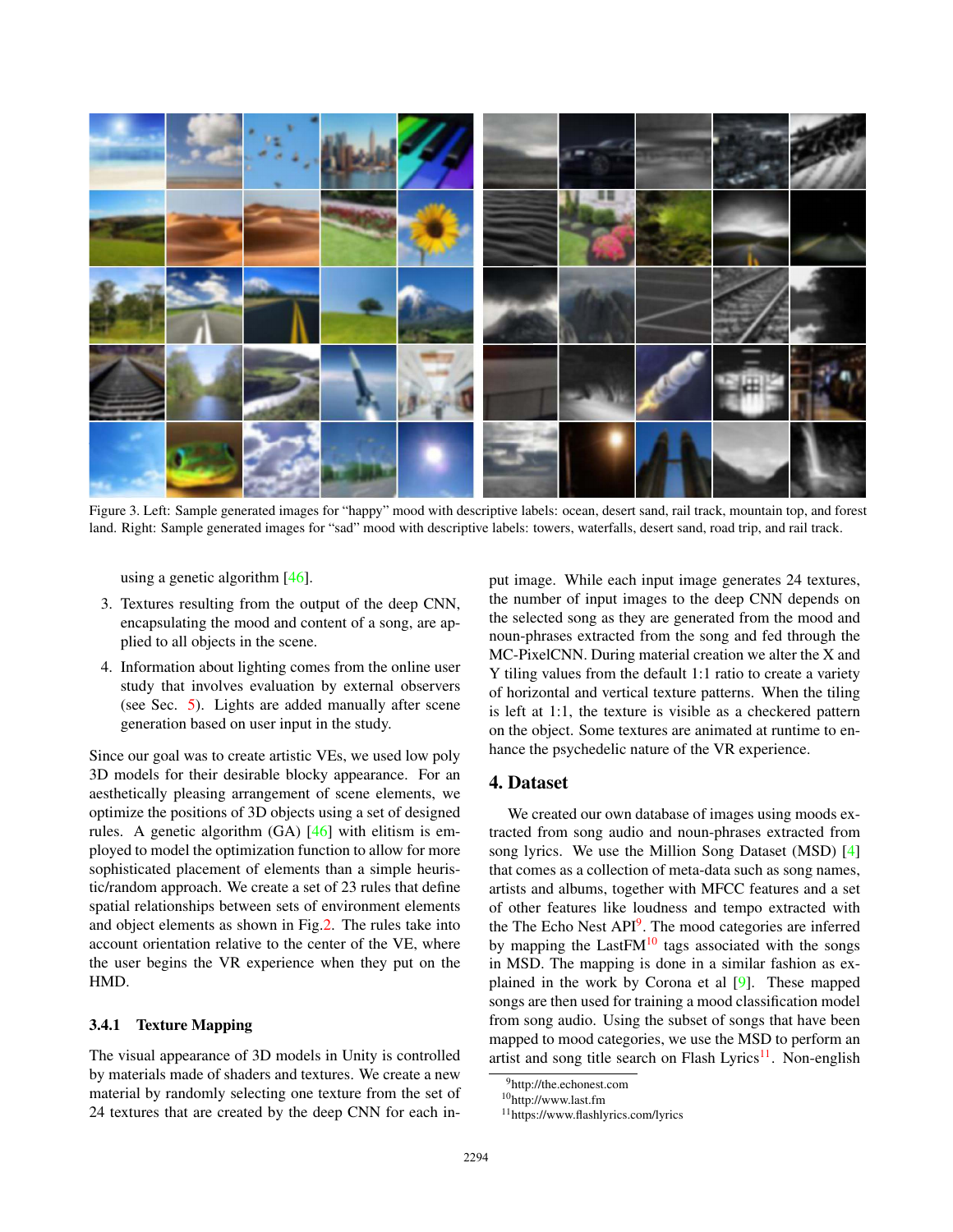song lyrics are filtered out. After filtering out non-English lyrics, we get a total of <sup>∼</sup>75, <sup>000</sup> songs that are mapped to a mood category and have full song lyrics. We perform phrase extraction on these song lyrics to be used as descriptive labels for our image generation task.

Mood Classification. We feed the MFCC features of the songs into a gated recurrent network (GRU) [8] to predict the mood category from the song audio. We use this approach as it is computationally less expensive than Long Short Term Memory (LSTM) networks and performs better than a standard RNN  $[7, 8]$  in target task. At each time step t, the GRU unit takes a row of the MFCC feature segment  $x_t$ and a hidden state  $h_t$  as input. The internal transition operations of the GRU are defined as  $h_t = GRU(x_t, h_{t-1})$ . The final hidden state  $(h_T)$  is fed to a fully connected layer followed by a softmax layer that outputs one of the four mood categories (happy, sad, angry, calm) [36].



Figure 4. Histogram of users' scores for images associated with the four mood classes used in our mood classification task. The four classes are from Russell's circumplex of affect [36].

Phrase Extraction. Song lyrics are preprocessed by removing stop words, infrequent words, and tokenzing the sentences. The Stanford POS tagger [29] is employed assign parts of speech tags to each token such as noun, verb, and adjective. Based on these tags we get a unigram list of nouns. Given a piece of text and its POS tags, we perform Noun-Phrase or NP-Chunking on the tagged results of the POS. There may exist duplicates between extracted noun-phrases and the unigram list of nouns. We remove the duplicates from the unigram list of nouns because labeled noun phrases are more descriptive that just tagged nouns. The final list of words after de-duplication forms the candidate descriptive labels to train our generative model.

Using the top 5000 words from the final list of nounphrases suffixed with mood terms like 'happy' or 'sad', we search and download the results from Google Images. Search terms that do not result in a minimum of 100 images per mood and noun-phrase pair are removed. A random manual curation is performed before using the data for training the MC-PixelCNN model. The final result is an image dataset which we further augment during training.

Training MC-PixelNN. We explore class-conditional modeling of the images in our database using our MC-PixelCNN. The descriptive labels obtained from the nounphrases obtained from the lyrics are converted into fixed size vectors using GloVe vectors. In order to condition on mood, in addition to the descriptive labels, we use onehot encoding for representing them as a vector. To map the mood into a vector of similar dimension as the descriptive labels vector, we get GloVe vector representations of the mood terms. The collected images along with mood and noun-phrase data are used to train the MC-PixelCNN model. The data is further augmented to reduce overfitting by enlarging the dataset artificially by performing label preserving transformations. We perform image translations and horizontal reflections, executed randomly during the training. on the original images.

# 5. Evaluation and Results

The Online User Study. Since it is difficult to quantify the performance of the proposed generative approach, we focus on the qualitative analysis. We observe that the generated images have good visual quality for the corresponding descriptive label and mood. Sample images generated for happy and sad moods with different noun-phrases are shown in Fig. 3. The tone of the images shows high contrast between each mood. The images are quite distinct from one another and the corresponding objects and backgrounds are clearly produced. We also note that the images for each descriptive label are diverse and our model is able to generalize and produce new renderings. Our observations are validated by a user study (see Fig. 4) with 55 external observers who were shown 20 generated images for each of the four broad mood categories (happy, sad, angry, calm) in a random order (see Fig. 5). The online user study is also used to collect text data about peoples' associations between moods, place and things. That information is used to decide which objects to add to the virtual worlds, in addition to noun-phrases extracted from song lyrics. The information also helps inform the design of lighting in the VEs. For example, descriptors like bright and sunny were entered for happy moods by several observers while dark and night were entered for sad moods. Thus, the happy scene has bright sunlight while the sad scene is dimly lit, both of which were manually added after scene generation.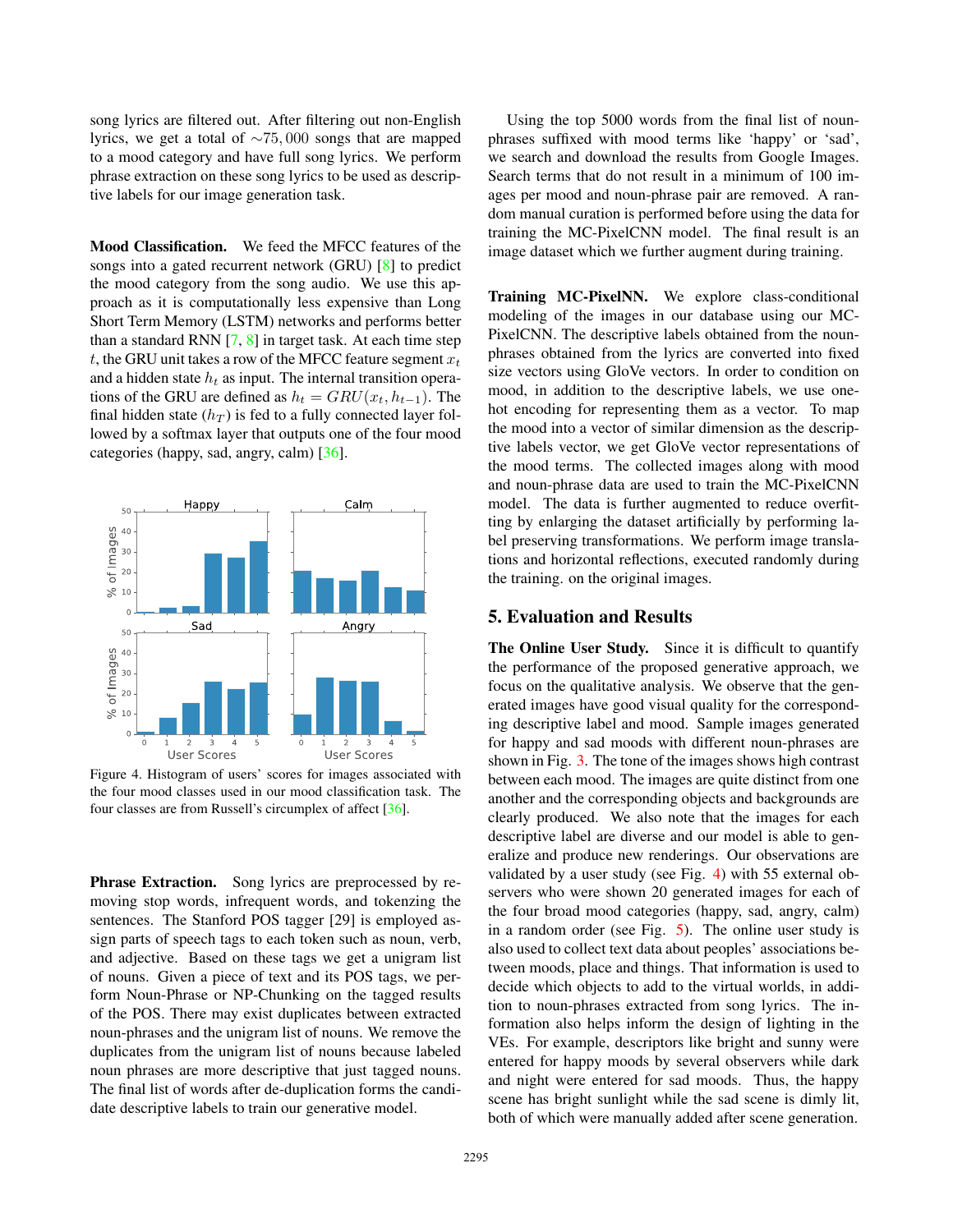

Figure 5. Two generated images for happy/sad moods as shown to participants in the online user study.



Figure 6. The distribution of participants across three categories from the Presence Questionnaire [47]. Below each category are the chi-square test  $(\chi^2_{(2,N=12)})$  results.

Virtual Reality User Study. We conducted a pilot VR study with 2 scenes corresponding to happy and sad moods. 12 volunteers (ages 22-45, mean 34, 8 female) were recruited through email to participate in a the pilot to test the VEs generated using the proposed automatic approach (see Fig.2). A HTC Vive HMD was setup in a 2.5x2.3m tracked space in our lab. The study setup included a happy song (S1) used to generate VE1 and a sad song (S2) used to generate the VE2. 6/12 participants had never tried VR before. After the initial orientation, participants were asked to listen to S1 or S2, followed by a question: "*Thinking about the song you just heard, please describe how it made you feel."* Then they viewed VE1 or VE2. If they listened to S1 they viewed VE2, and if they listened to S2 they viewed VE1. This was done to reduce the impact of the emotional effect of listening to a song on the user's experience of the VE as we wanted to learn if we had successfully generated affective VEs. After the VR experience, users were asked to answer a similar question as above but related to the VE. Responses to both these questions capture the user's mood perception of the song and of the virtual scene.

The overall rating of presence<sup>12</sup> is derived from the average of ratings for questions from the Presence Questionnaire (PQ) [47] divided into three factors: *Spatial Presence*, which is related to the sense of being in the VE, *Involvement*, which describes the VE's richness, and *Realism*, which is the consistency of information in the VE with the objective world [47]. The reported overall rating of presence across all participants was 5.11/7, SD=.81), with the highest being 7. Across the three factors, the average ratings were high for spatial presence (M=5.87/7, SD=.63) and involvement (M=5.22/7, SD=.51) and medium for realism (M=4.25/7, SD=.91). This indicates that our approach for automatically generating and texturing the VEs resulted in VR experiences where participants were spatially present [40] and highly engaged.

Emotional Responses. While the qualitative responses correlate well with our hypothesis, in order to get a quantitative measure of the text responses, we use the NRC Emolex dataset [37]. We have each user's textual responses to the two questions about how the song and the VE made them feel. In order to map these responses with emotions, we use the NRC Emotion Lexicon (EmoLex) dataset. We tokenize each response and use Emolex to associate it with a distribution over emotions. Since we focus on happy and sad moods in our user study, we compare the "joy" and "sadness" emotions and their association with the user's response and classify if the response is associated with happy or sad moods. We find that 84% of the users felt "joy" listening to the happy song S1 and viewing the happy scene VE1. However, though 84% of the users felt "sadness" listening to the sad song, only 33% of them felt "sad" viewing the sad scene VE2 (see Fig. 2). We attribute this to the fact that both the VEs were highly artistic in nature and were described as "imaginative" and "beautiful."

# 6. Conclusion

In this work we presented DeepSpace, the first automatic approach to create immersive virtual reality environments from song data that can be experienced in an HMD. The system is able to generate textures that encode mood extracted from song audio, and noun-phrases extracted from song lyrics, and apply them to objects in the 3D scene. The scenes themselves are procedurally generated. Our preliminary study shows that our VEs evoke positive emotions in users while eliciting a high sense of presence, the hallmark of any VR experience. There is much room for improvement as well as opportunity for further development of automated processes for creating affective VEs.

# Acknowledgements

The work of O. Rudovic is funded by European Union H2020, Marie Curie Action - Individual Fellowship no. 701236 (EngageMe).

<sup>&</sup>lt;sup>12</sup>Typically used to quantify the VR performance [40].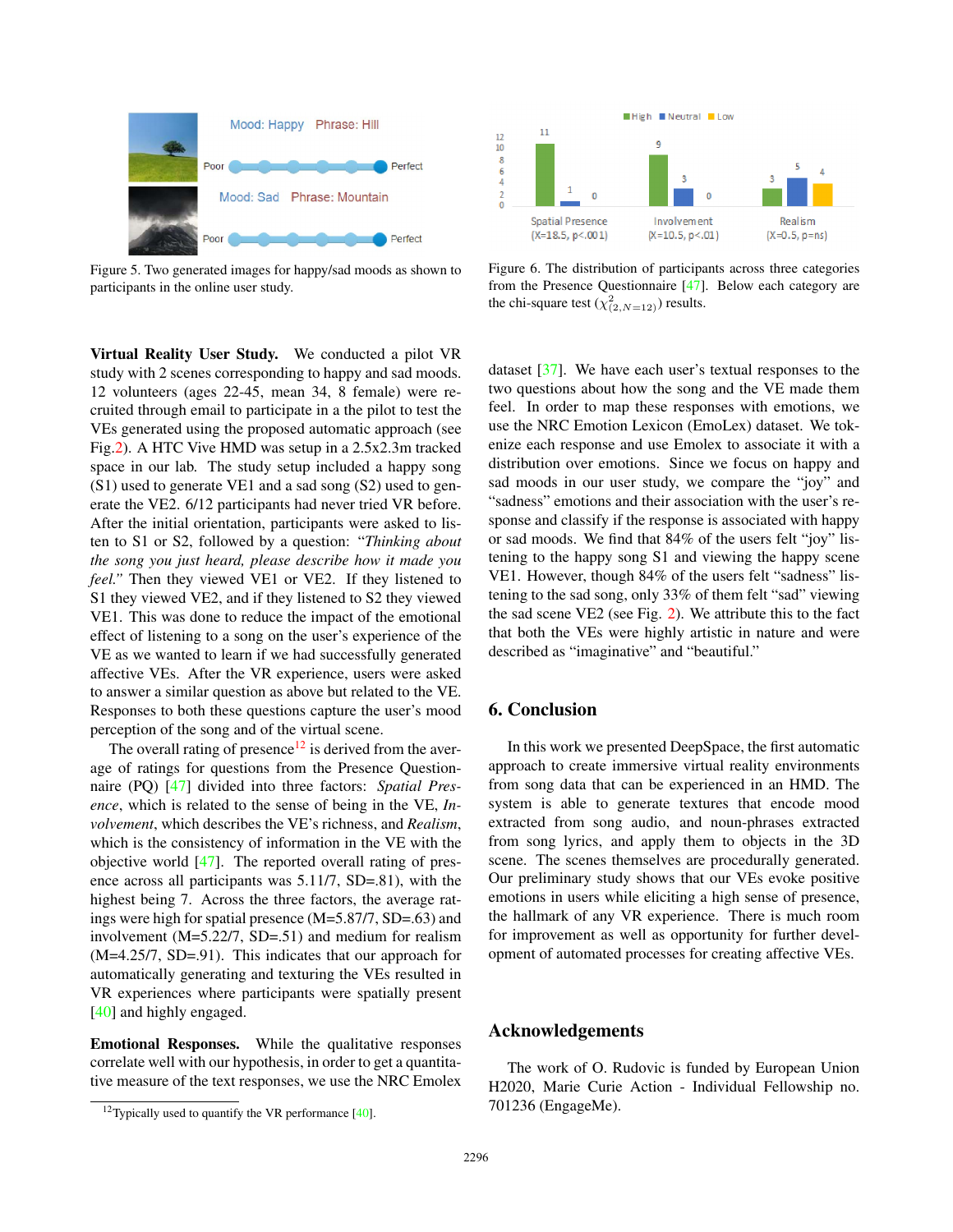# References

- [1] D. H. Ackley, G. E. Hinton, and T. J. Sejnowski. A learning algorithm for boltzmann machines. *Cognitive science*, 9(1):147–169, 1985. 2
- [2] D. Bahdanau, K. Cho, and Y. Bengio. Neural machine translation by jointly learning to align and translate. *arXiv preprint arXiv:1409.0473*, 2014. 2
- [3] Y. Bengio and S. Bengio. Modeling high-dimensional discrete data with multi-layer neural networks. In *NIPS*, volume 99, pages 400–406, 1999. 4
- [4] T. Bertin-Mahieux, D. P. Ellis, B. Whitman, and P. Lamere. The million song dataset. In *ISMIR*, volume 2, page 10, 2011. 6
- [5] D. Borth, R. Ji, T. Chen, T. Breuel, and S.-F. Chang. Largescale visual sentiment ontology and detectors using adjective noun pairs. In *Proceedings of the 21st ACM international conference on Multimedia*, pages 223–232. ACM, 2013. 1
- [6] K. Chen, Y. Lai, Y.-X. Wu, R. R. Martin, and S.-M. Hu. Automatic semantic modeling of indoor scenes from lowquality rgb-d data using contextual information. *ACM Transactions on Graphics*, 33(6), 2014. 3
- [7] K. Cho, B. Van Merriënboer, D. Bahdanau, and Y. Bengio. On the properties of neural machine translation: Encoderdecoder approaches. *arXiv preprint arXiv:1409.1259*, 2014. 7
- [8] J. Chung, C. Gulcehre, K. Cho, and Y. Bengio. Empirical evaluation of gated recurrent neural networks on sequence modeling. *arXiv preprint arXiv:1412.3555*, 2014. 2, 7
- [9] H. Corona and M. P. O'Mahony. An exploration of mood classification in the million songs dataset. In *12th Sound and Music Computing Conference, Maynooth University, Ireland, 26 July-1 August 2015*. Music Technology Research Group, Department of Computer Science, Maynooth University, 2015. 6
- [10] E. L. Denton, S. Chintala, R. Fergus, et al. Deep generative image models using a laplacian pyramid of adversarial networks. In *Advances in neural information processing systems*, pages 1486–1494, 2015. 2
- [11] A. Emilien, U. Vimont, M.-P. Cani, P. Poulin, and B. Benes. Worldbrush: Interactive example-based synthesis of procedural virtual worlds. *ACM Transactions on Graphics (TOG)*, 34(4):106, 2015. 3
- [12] I. Goodfellow, J. Pouget-Abadie, M. Mirza, B. Xu, D. Warde-Farley, S. Ozair, A. Courville, and Y. Bengio. Generative adversarial nets. In *Advances in neural information processing systems*, pages 2672–2680, 2014. 2
- [13] A. Graves, A.-r. Mohamed, and G. Hinton. Speech recognition with deep recurrent neural networks. In *Acoustics, speech and signal processing (icassp), 2013 ieee international conference on*, pages 6645–6649. IEEE, 2013. 2
- [14] K. Gregor, I. Danihelka, A. Graves, D. J. Rezende, and D. Wierstra. Draw: A recurrent neural network for image generation. *arXiv preprint arXiv:1502.04623*, 2015. 1, 2
- [15] A. Hanjalic. Extracting moods from pictures and sounds: Towards truly personalized tv. *IEEE Signal Processing Magazine*, 23(2):90–100, 2006. 1
- [16] K. He, X. Zhang, S. Ren, and J. Sun. Deep residual learning for image recognition. In *Proceedings of the IEEE Conference on Computer Vision and Pattern Recognition*, pages 770–778, 2016. 4
- [17] G. E. Hinton. Deep belief networks. *Scholarpedia*, 4(5):5947, 2009. 2
- [18] D. Joshi, R. Datta, E. Fedorovskaya, Q.-T. Luong, J. Z. Wang, J. Li, and J. Luo. Aesthetics and emotions in images. *IEEE Signal Processing Magazine*, 28(5):94–115, 2011. 2
- [19] P. N. Juslin and P. Laukka. Expression, perception, and induction of musical emotions: A review and a questionnaire study of everyday listening. *Journal of New Music Research*, 33(3):217–238, 2004. 2
- [20] S. E. Kahou, X. Bouthillier, P. Lamblin, C. Gulcehre, V. Michalski, K. Konda, S. Jean, P. Froumenty, Y. Dauphin, N. Boulanger-Lewandowski, et al. Emonets: Multimodal deep learning approaches for emotion recognition in video. *Journal on Multimodal User Interfaces*, 10(2):99–111, 2016. 2
- [21] D. P. Kingma and M. Welling. Auto-encoding variational bayes. *arXiv preprint arXiv:1312.6114*, 2013. 2
- [22] A. Krizhevsky, I. Sutskever, and G. E. Hinton. Imagenet classification with deep convolutional neural networks. In *Advances in neural information processing systems*, pages 1097–1105, 2012. 2
- [23] H. Larochelle and I. Murray. The neural autoregressive distribution estimator. In *AISTATS*, volume 1, page 2, 2011. 4
- [24] O. Levy, Y. Goldberg, and I. Dagan. Improving distributional similarity with lessons learned from word embeddings. *Transactions of the Association for Computational Linguistics*, 3:211–225, 2015. 4
- [25] C. D. Manning, M. Surdeanu, J. Bauer, J. R. Finkel, S. Bethard, and D. McClosky. The stanford corenlp natural language processing toolkit. In *ACL (System Demonstrations)*, pages 55–60, 2014. 2
- [26] E. Mansimov, E. Parisotto, J. L. Ba, and R. Salakhutdinov. Generating images from captions with attention. *arXiv preprint arXiv:1511.02793*, 2015. 1, 2
- [27] T. Mikolov, I. Sutskever, K. Chen, G. S. Corrado, and J. Dean. Distributed representations of words and phrases and their compositionality. In *Advances in neural information processing systems*, pages 3111–3119, 2013. 3
- [28] A. Mordvintsev, C. Olah, and M. Tyka. Inceptionism: Going deeper into neural networks. *Google Research Blog. Retrieved June*, 20:14, 2015. 5
- [29] M. Müller. *Information retrieval for music and motion*, volume 2. Springer, 2007. 2
- [30] R. M. Neal. Connectionist learning of belief networks. *Artificial intelligence*, 56(1):71–113, 1992. 4
- [31] A. v. d. Oord, N. Kalchbrenner, and K. Kavukcuoglu. Pixel recurrent neural networks. *arXiv preprint arXiv:1601.06759*, 2016. 4
- [32] J. Pennington, R. Socher, and C. D. Manning. Glove: Global vectors for word representation. In *EMNLP*, volume 14, pages 1532–1543, 2014. 3, 4
- [33] K. Perlin. Improving noise. In *ACM Transactions on Graphics (TOG)*, volume 21, pages 681–682. ACM, 2002. 5